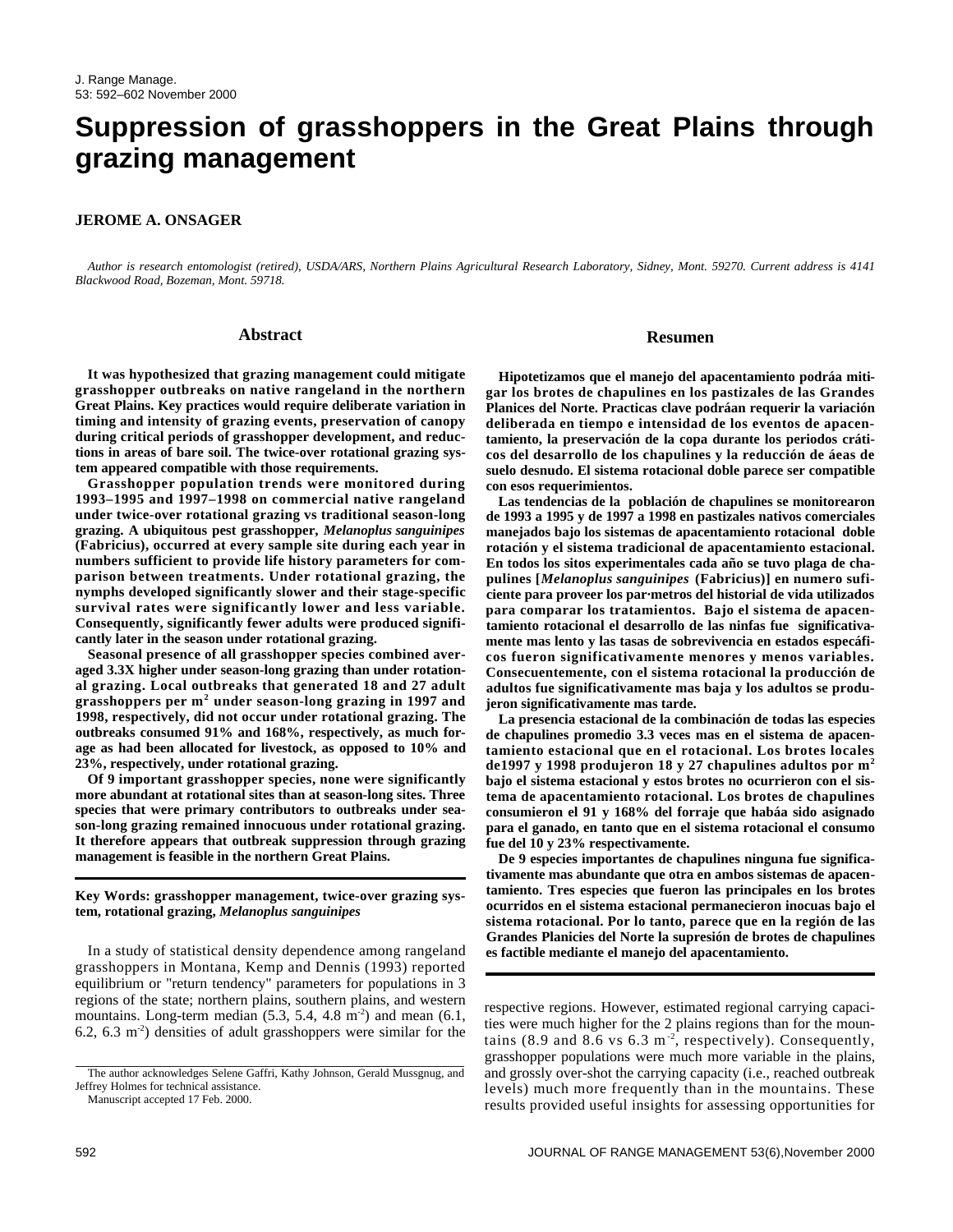long-term grasshopper management in the northern Great Plains.

Whether ranch managers realize it or not, the effects of long-term mean or median grasshopper populations have been factored into historical livestock carrying capacities in the northern Great Plains. Total forage consumption by grasshoppers plus livestock usually does not exceed intended levels, but grasshoppers far exceed normal consumption during outbreaks. Therefore, a goal of grasshopper management could be to reduce either the frequency, the severity, or the duration of an outbreak. A viable approach might be to reduce grasshopper carrying capacity by making the rangeland environment less hospitable for these pests.

## **Grazing Management and Grasshopper Outbreaks**

In several Great Plains ecosystems, grasshoppers tend to achieve highest densities in the presence of grazing during years of low precipitation and low forage production. Grasshoppers have been reported to be unusually abundant during dry seasons in heavily grazed pastures of mixed grass prairie in Oklahoma (Smith 1940), tall grass prairie in Kansas (Campbell et al. 1974), unspecified habitat in eastern Montana (Pepper 1955), and fescue grassland in Alberta (Holmes et al. 1979). In eastern Montana, grasshopper populations were inversely proportional to plant canopy height, and highest infestations occurred where ground cover was less than 40% (Anderson 1964). These reports provided primarily qualitative descriptions of relationships, but some quantification can be extracted from other data for Montana. Kemp (1992) reported long-term grasshopper density data for eastern Montana rangeland, and Kemp and Cigliano (1994) reported long-term drought index data for the same region. During 19 seasons for which data on both variables were available, above-average grasshopper densities occurred 1 year out of 8 in the absence of drought, but occurred 7 years out of 11 in the presence of drought. Thus, there is little doubt that the greatest demand for available forage in eastern Montana occurred during seasons when ranchers could least afford to feed grasshoppers.

A modeling exercise by Onsager (1983) suggested that density levels and forage destruction rates by the migratory grasshopper, *Melanoplus sanguinipes* (Fabricius), were most sensitive to

changes in survival rate and development rate. In field tests, Grant et al. (1993) determined that rates of mortality, nymphal development, and egg production were, in that order, the 3 most important determinants of population fitness. Thus, successful management would likely have to impair at least one of those functions.

In a discussion of potential tactics for proactive grasshopper management, Onsager (1995) dismissed traditional season-long grazing as offering little opportunity. Periodic grasshopper outbreaks of the past have occurred predominantly under season-long grazing, and the species involved are now cited as classic examples of obnoxious pests. In contrast to seasonlong grazing, deferment or rotation of grazing periods can deliberately manipulate the time, rate, or degree of defoliation, which in turn might be strategically useful in influencing the time, rate, degree, or direction of change in habitat for grasshoppers. The latter strategies also may prevent repetitively favoring the same pest species in the same pasture for consecutive seasons.

Anderson's (1964) report of high infestations associated with low ground cover also provided a useful, testable hypothesis. Two pest species ranked among the 5 worst by Dysart (1995), *Aulocara elliotti* (Thomas) and *Ageneotettix deorum* (Scudder), are known to deposit their eggpods horizontally in small patches of bare soil, just below the surface (Anderson and Hastings 1966, Onsager 1963), where heat accumulation is maximized (Pierson and Wight 1991). This promotes a well-synchronized hatch that is completed relatively early in the season (Fisher 1994), and the young nymphs accommodate relatively cool temperatures by basking in the bare patches with their bodies perpendicular to sunlight and in contact with the warm soil. Reducing the size and frequency of bare spots should reduce densities of those 2 species and perhaps slow down the development rate of other species as well.

Consolidation of the preceding considerations yielded 3 hypothetical attributes of a grazing system that might deter (or, at least, fail to encourage) grasshopper outbreaks in the northern Great Plains. These were; (1) deliberate variation from year to year in the time and intensity of defoliation periods, (2) controllable preservation or enhancement of shading canopy during critical portions of grasshopper life cycles, and (3) reduction or elimination of bare soil. The twice-over rotational grazing system appeared to be compatible with those requirements.

The twice-over rotational grazing strategy was described in detail by Manske (1994a) and Biondini and Manske (1996). From the perspective of hypothetical beneficial attributes for grasshopper management, it can be described briefly as follows. It requires 2 sequential rotations of a herd of livestock through a series of 3 to 6 pastures within a 4.5-month grazing season. In the northern Great Plains, the first grazing cycle occurs 1 June to 15 July. This grazing cycle tends to distribute defoliation over a higher proportion of plants and tends to leave a more level canopy than typically occurs when the herd has continuous access to the same total area during the same period of time. During the interval between the 2 grazing periods within each pasture, new tillers proliferate and tend to fill in the bare spots. The canopy produces relatively few reproductive stems, so it tends to remain relatively level while it grows in height. The second grazing cycle occurs 16 July to 15 October, when pastures are grazed for a second time, in the same sequence as for the first time, for twice as many days as they were grazed during the first cycle. The second cycle also appears to promote more uniform harvest than typically seen under season-long grazing. That may have an important impact on soil temperatures, grasshopper basking efficiency, and grasshopper egg development rates, because less soil is exposed to direct sunlight for a shorter time than under seasonlong grazing. The exit pasture becomes the entry pasture for the next season, but otherwise the same sequence of pasture use is retained from year to year, which assures that periods of pasture usage are systematically changed each year. That could reduce the probability that any given pest grasshopper species will be inadvertently favored for successive generations in any given pasture.

# **Materials and Methods**

#### **The Study Area**

The experimental area was 34 km west of Watford City, N.D., between 47°35' to 47°50' N Lat and 104°00' to 103°45' W Long, within the McKenzie County Grazing District of the Little Missouri National Grasslands. The forage base is predominantly native prairie comprised of blue grama [*Bouteloua gracilis* (HBK.) Lag. ex Griffiths], western wheatgrass (*Agropyron smithii* Rydb.), needle-andthread (*Stipa comata* Trim. & Rupr.), and threadleaf sedge (*Carex filifolia* Nutt.),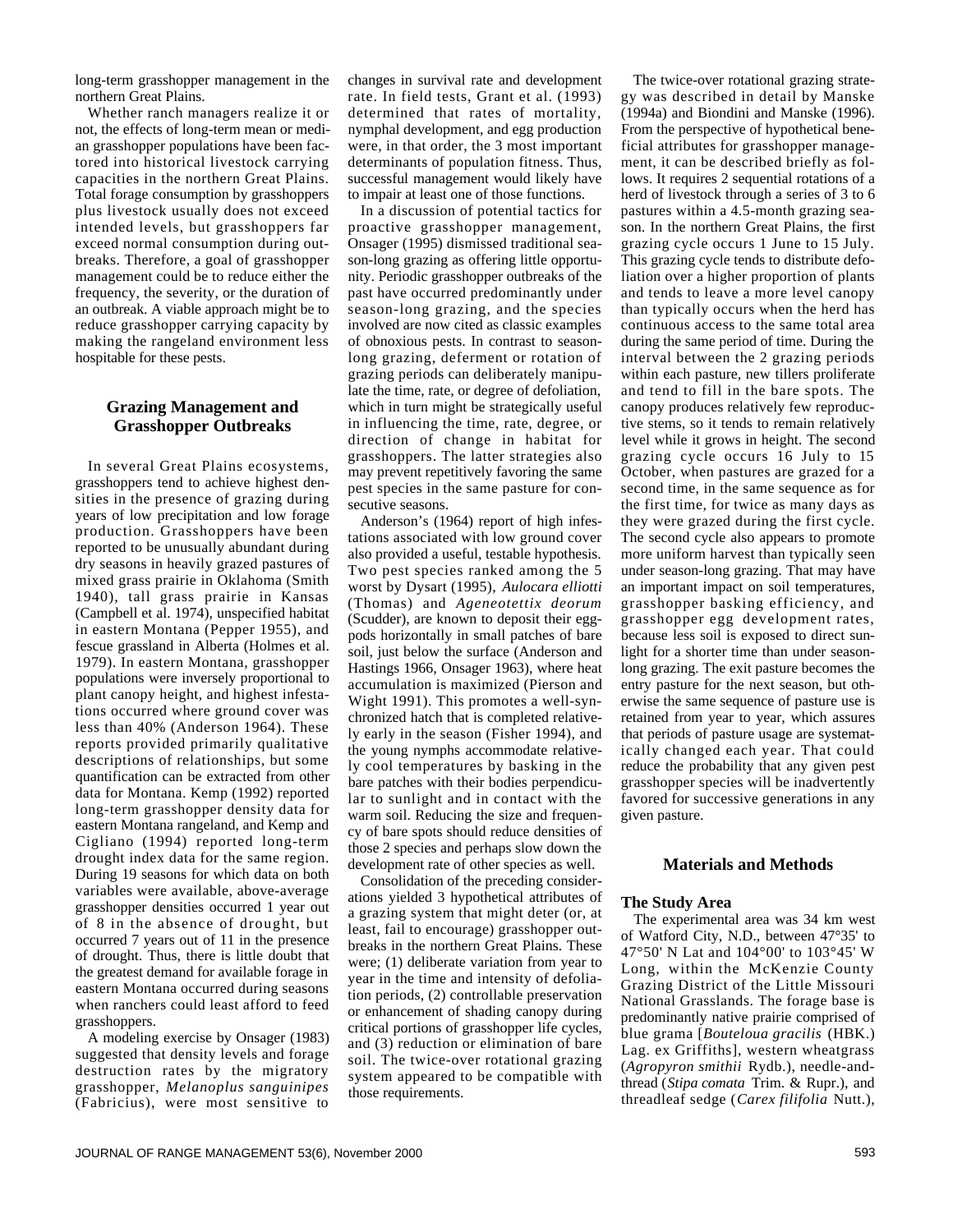interspersed with patches that had been planted to crested wheatgrass [*Agropyron cristatum* (L.) Gaertn.] in the 1930s (Uresk and Bjugstad 1995).

A total of 9 study sites were established in 2 grazing allotments that utilized different grazing strategies. The first allotment was comprised of 5 pastures. One pasture was predominantly crested wheatgrass that was always grazed from 1 May to 31 May (grazing after 15 October also was an option); it had 2 study sites. The other 4 pastures were native prairie that had since 1989 been under twice-over rotational grazing from 1 June to 15 October. Each of the 4 pastures had 1 study site. The second allotment was a single large pasture of predominantly native prairie with interspersed patches of crested wheatgrass. It was grazed season-long from 1 May to 15 September and had 2 study sites on native prairie plus 1 in a patch of crested wheatgrass. The 4 study sites within native rotational pastures were selected because the lessee had been using them for annual photographic monitoring purposes since 1989. The other 5 study sites were selected by Manske (1993) as typical representatives of their respective pastures. The native prairie rotational pastures comprised a total of 1,780 ha with a preference stocking rate of  $0.872$  AUM ha<sup>-1</sup> and a 4.5-month grazing period. The seasonlong pasture was 8,500 ha with a preference stocking rate of 0.862 AUM ha<sup>-1</sup> and a 4.5-month grazing period. The permitted stocking rate for all pastures was set by the US Forest Service at 100% of preference levels in 1993–1997, and at 90% of preference levels in 1998.

## **Sampling Procedures**

To support grasshopper density sampling via the method of Onsager and Henry (1977), each study site was provided with a set of 40 aluminum wire rings, each  $O.1m^2$ , affixed for the duration of the study (1993–1998) in a 4x10 array with 8 m between rings. For the first 2 seasons of the study, Manske (1993, 1994b, 1994c) periodically determined percent basal cover, percent bare ground, and total above-ground biomass at all sites. Each site also was equipped with a  $5.8\text{-m}^2$  x 1.2-m-high wire-mesh stock panel exclosure to protect an instrument shelter and weather monitoring equipment. In 1994 and 1998, Omnidata® Datapods were used to record daily minimum and maximum temperature at 5 cm below and 15 cm above the soil surface.

Grasshopper populations were sampled at varying intervals for 5 seasons,

1993–1995 and 1997–1998. Sampling began as soon as sites were accessible in the spring and terminated after killing frosts in the fall. Total density was estimated by counting grasshoppers within each ring of an array (i.e., in a total area of  $4 \text{ m}^2$ ), and a sweep net collection was taken along the perimeter of the array to establish composition of the population by species and by stage of development. Thereafter, an index of seasonal abundance called "grasshopper days" (GD) theoretically could be determined for any stage of any species at any site by calculating the area under a graph of density plotted as a function of time expressed in days (Hewitt and Onsager 1982). In practice, however, the sampling method is not reliable for very small grasshoppers, and during every season, some early-hatching species began development before the first sampling event. Therefore, GD values were calculated only for 3<sup>rd</sup> instar or older stages. In concept, a GD differs from an AUM only in that the herbivores are smaller and the time units are shorter.

Study sites were sampled at 7-to 10-day intervals during 1993, 1995, and 1998, and at 2-to 3-day intervals during 1994 and 1997. That intensity of sampling supported estimation of certain stage-specific life history parameters for at least the more abundant species at all study sites. The parameters that were considered important in this study were average stage-specific survival rates for  $3<sup>rd</sup>$ ,  $4<sup>th</sup>$ , and  $5<sup>th</sup>$  nymphal instars, average development time per nymphal instar, average daily survival rate for both nymphs and adults, and the number of individuals that entered the adult stage. The mathematical procedure, which combined methods of Richards et al (1960), Kiritani and Nakasuji (1967), Manley (1976), and Onsager and Hewitt (1982a), was described in detail by Sanchez and Onsager (1988).

#### **Statistical Analyses**

Because of occasional instrument malfunction, the weather records from within grazing exclosures in 1994 and 1998, respectively, provided 5 and 3 natural time intervals that ranged from 11 to 38 days in duration when continuous data were available from each study site. For each of the 2 years, soil temperatures within each continuous time interval were converted to cumulative degree-days over 10°C, the temperature used by Kemp and Sanchez (1987) as a threshold for modeling grasshopper egg development. Air temperatures were similarly converted to cumulative degree-days over 17.8°C, a threshold for nymphal development (Putnam 1963). For each season, the degree-day data were subjected to an analysis of variance as a randomized complete block design with the 9 study sites handled as treatments and the intervals considered replications over time.

For routine exploratory analyses of grasshopper population or life history parameters, the basic statistical design was a 2x2 factorial of 4 grazing treatments comprised of 2 vegetation types, crested wheatgrass and native prairie, exposed to 2 methods of grazing, twice-over rotational and season-long. Each season was considered a replication in time. The treatment by season interaction was the error term. Data from different sites within the same treatment and year were considered subsamples. Treatment and error variances were partitioned into 3 orthogonal comparisons: (1) all crested wheatgrass sites vs all native prairie sites; (2) crested wheatgrass sites used for spring pasture in support of twice-over rotational grazing vs the crested wheatgrass site under seasonlong exposure to grazing; and (3) native prairie sites under twice-over rotational grazing vs native prairie sites under season-long grazing. The first comparison determined whether crested wheatgrass and native prairie habitats supported similar grasshopper population parameters. The second comparison assessed the effects of relatively heavy utilization by livestock early in the season at crested wheatgrass rotational sites (before turn-out on native prairie rotational sites) vs low to moderate utilization by livestock mostly later in the season at crested wheatgrass season-long sites (due to preference for native forage adjacent to the crested wheatgrass season-long site). The third comparison evaluated effects of a grazing strategy that rotated 8 distinct grazing periods over a series of 4 pastures in a different order each year vs traditional season-long grazing within a single pasture. The third comparison fulfilled the primary goal of this study.

In addition to the routine orthogonal analyses, graphs of all grasshopper life history or population parameters were examined for obvious departures from normal assumptions for the analysis of variance. Problems detected included unequal variances as well as treatment by season interactions. In such cases, the orthogonal analysis was considered misleading, and an appropriate alternative was developed and elaborated.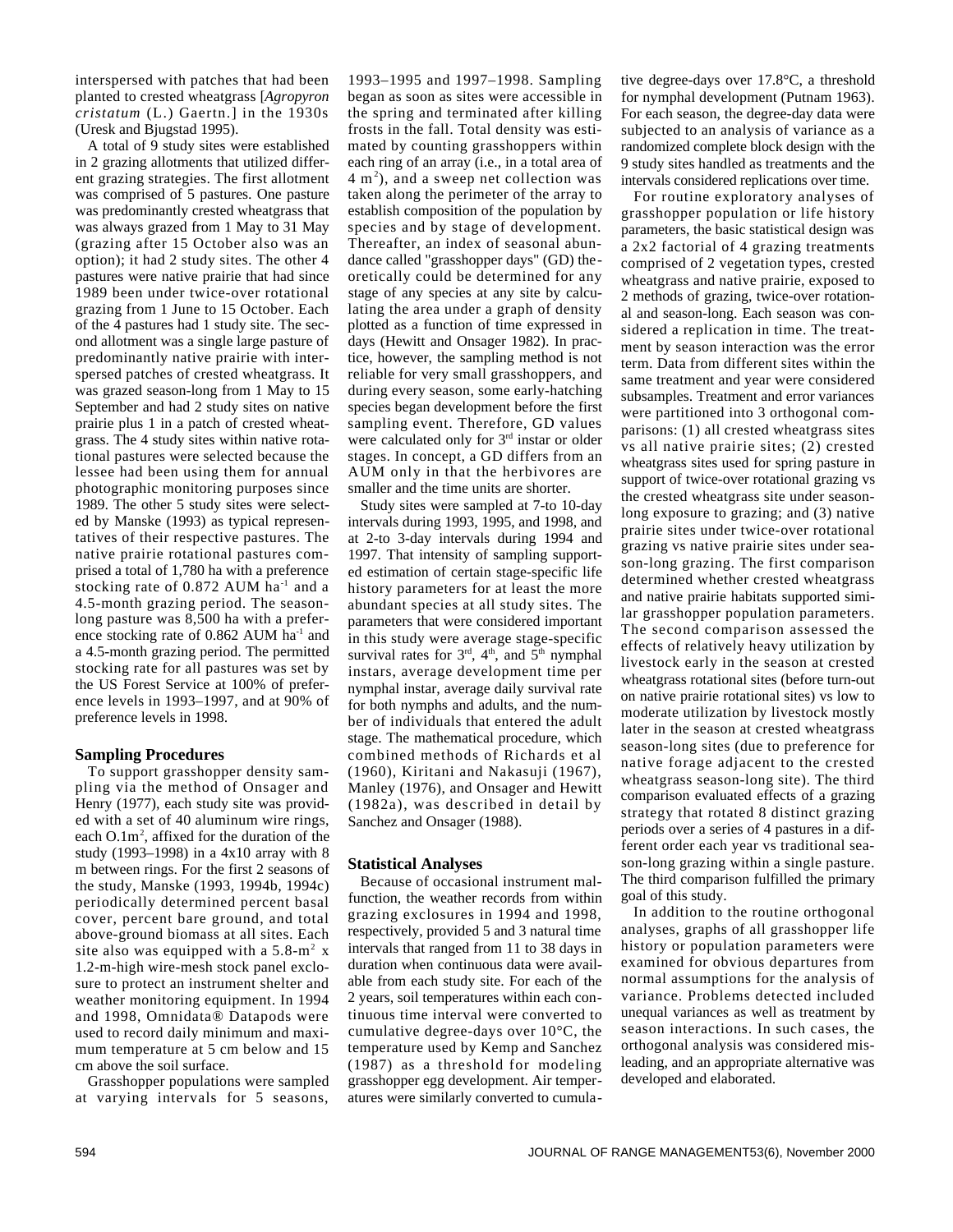## **Results and Discussion**

## **The Study Area**

Temperature and precipitation trends during the course of this study, based on weather records from Watford City, N.D., reported by the North Dakota Agricultural Weather Network (http://www.ext.nodak.edu/weather/ndawn), are illustrated in Figure 1. This study obviously was conducted during an interval of progressively warmer and dryer seasons. If the hypothesis of higher grasshopper densities in the presence of low precipitation and low forage production is true, then one would expect grasshopper populations to generally increase from 1993 to 1998 at all study sites.

The 1994 and 1998 weather data from within grazing exclosures revealed no significant differences among soil degree-days between sample sites during either year, or among air degree-days between sample sites during 1994. In 1998, air degree-days at the warmest site differed significantly (P  $= 0.051$ ) from the coolest site, but neither differed from any other site based on Duncan's multiple range test. The extreme sites were the 2 native prairie season-long sites, so that confirmed their credibility as a standard of comparison for possible effects of twice-over grazing. In other words, all sites had similar thermal potential to support grasshopper development, and there was no evidence of bias in site selection, at least with regard to factors like slope or aspect, which are known to influence soil and air temperatures. It should be emphasized that temperature data were obtained within grazing exclosures; therefore, there should be no major differences between grasshopper developmental parameters in comparable habitats (i.e., between crested wheatgrass sites or between native prairie sites) either in the absence of grazing or under identical grazing. If differences are then observed among grasshopper life processes that are driven primarily by tem-



**Fig. 1. Relationships between cumulative precipitation (mm) and cumulative temperature (degree-days > 17.8 C) at Watford City, N.D., 1 Apr. through 31 Sept. 1993–1998, as reported by the North Dakota Agricultural Weather Network.** 

perature, it should be safe to assume that the grazing regimes differentially affected grasshopper microhabitat.

A summary of 1993 and 1994 cover and biomass estimates at the study sites published by Manske (1993,1994b, 1994c) is given in Table 1. All study sites had similar percent basal cover in 1993, but crested wheatgrass sites had less basal cover than native prairie sites in 1994. Slightly more bare ground was associated with seasonlong grazing than with rotational grazing at crested wheatgrass sites during both 1993 and 1994 and at native prairie sites in 1993 only. At crested wheatgrass sites, biomass was highest under season-long grazing because livestock tended to avoid eating crested wheatgrass when they had other alternatives. At native prairie sites, biomass tended to be slightly higher under rotational grazing, but stocking rates appeared to be conservative at all study sites, at least during the relatively cool and productive seasons of 1993 and 1994. In general, crested wheatgrass sites might be

expected to support higher grasshopper densities than native prairie sites, because of more bare soil at crested wheatgrass season-long sites and less total canopy at crested wheatgrass rotational sites. However, site attributes in 1993 and 1994 did not suggest that any native prairie study site would be unusually prone to chronic or abnormal infestations of grasshoppers.

#### **Grasshopper Density Indexes**

Preliminary analyses of grasshopper density and phenology data indicated that marked changes in grasshopper days (GD) from season to season were multiplicative rather than additive. Therefore, all GD values were transformed to  $ln(X+1)$  prior to final analysis. Retransformed grand means and significant P-values for all orthogonal comparisons are given in Table 2, and selected retransformed seasonal means within the different grazing treatments are illustrated in Figure 2 and Figure 3.

**Table 1. Percent basal cover, percent of soil surface not covered by vegetative canopy, and total above-ground plant biomass at grasshopper sampling sites on native prairie (NP) and crested wheatgrass (CW) habitats under twice-over rotational (R) vs season-long (S) grazing in the Little Missouri National Grasslands, McKenzie County, N.D., 1993 and 1994.<sup>1</sup>**

| Habitat<br>type | Grazing<br>strategy | Grazing<br>season                 | Basal cover <sup>2</sup> |      | Bare ground <sup>3</sup> |              | Biomass <sup>4</sup> |              |
|-----------------|---------------------|-----------------------------------|--------------------------|------|--------------------------|--------------|----------------------|--------------|
|                 |                     |                                   | 1993                     | 1994 | 1993                     | 1994         | 1993                 | 1994         |
|                 |                     |                                   | (% )<br>(%)              |      | $(kg ha^{-1})$           |              |                      |              |
| <b>CW</b>       |                     | $1$ May $-31$ May                 | 39.8                     | 24.1 | $3.3 - 10.7$             | $2.6 - 3.9$  | 823-1187             | 445-549      |
| NP              | R                   | $1 \text{ Jun } -15 \text{ Oct }$ | 41.6                     | 33.2 | $3.9 - 6.5$              | $3.5 - 4.8$  | 1004-1595            | 980-1504     |
| NP              |                     | $1$ May $-15$ Sep                 | 36.2                     | 34.5 | $6.0 - 14.1$             | $3.6 - 5.5$  | 564-1225             | 839-1990     |
| <b>CW</b>       |                     | $1$ May $-15$ Sep                 | 36.0                     | 26.1 | $0.9 - 17.3$             | $6.0 - 10.5$ | 1267-1491            | $791 - 1363$ |

 $\frac{1}{4}$  condensation of data reported by Manske (1993,1994b,1994c); see references for details  $\frac{2}{5}$  stimularly light to with April

estimated mid–July to mid–Aug

3 range of 4 readings, mid–May to mid–Aug

4 range of 3 or 4 reading, late May to mid–Oct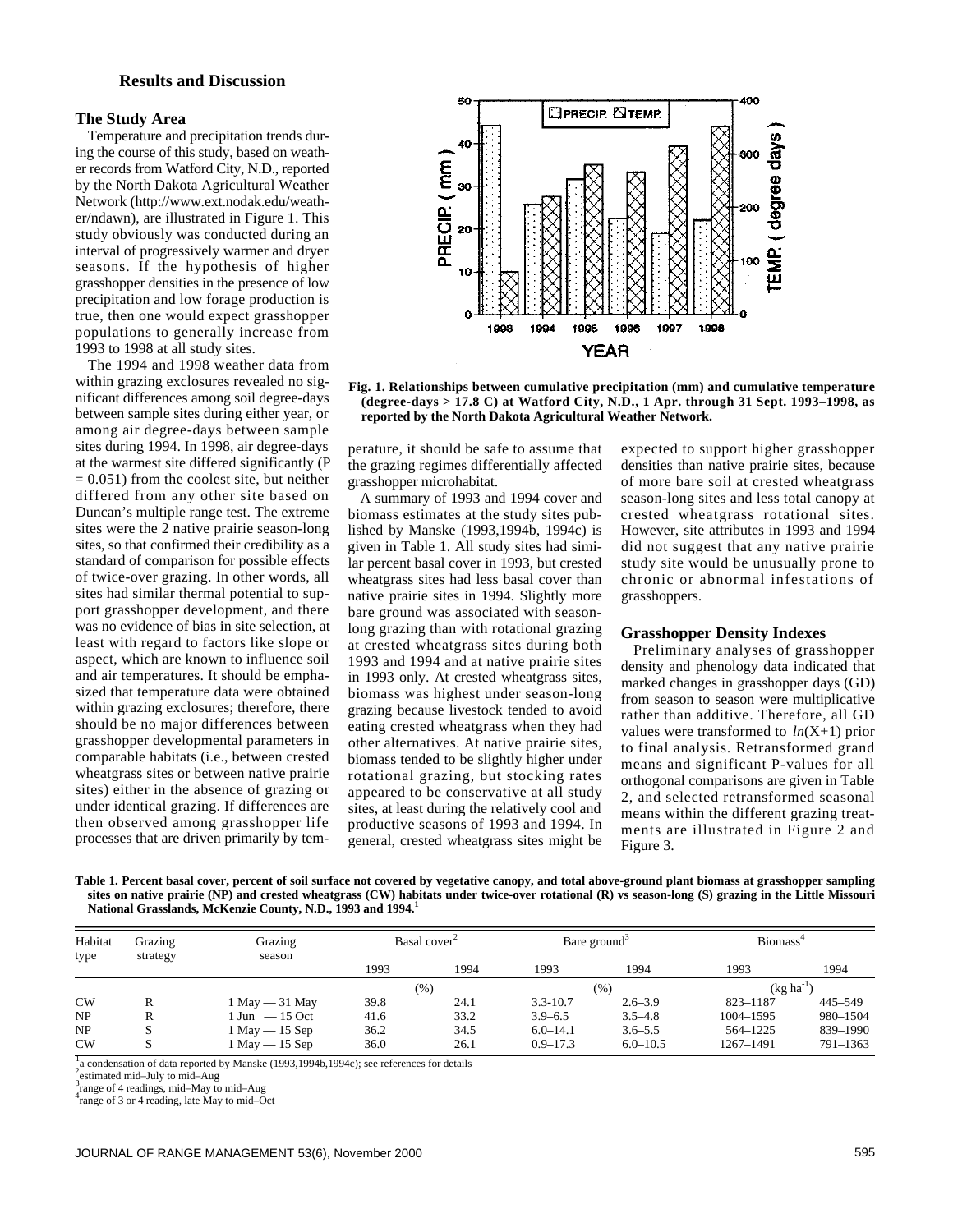

Fig. 2. Average cumulative grasshopper days  $(3<sup>rd</sup>$  instar through adult stages)  $m<sup>-2</sup>$  for all **grasshopper species combined during each of 5 growing seasons in native prairie (NP) and crested wheatgrass (CW) habitats under traditional season-long grazing (S; dotted lines) vs twice-over rotational grazing (R; broken lines), 1993–1998.** 

The average grasshopper days (GD) for all grasshoppers  $3<sup>rd</sup>$  instar or larger encountered per site per grazing treatment per season is illustrated in Figure 2. Over the course of the study, the combined crested wheatgrass sites had significantly (4.8X) more GD than the combined native prairie sites, and the native prairie season-long sites had significantly (3.3X) more GD than the native prairie rotational sites (Table 2). It is noteworthy that the dramatic increases in GD that occurred in 1997 and 1998 at all crested wheatgrass sites and at native prairie season-long sites did not occur at native prairie rotational sites; that is, the local outbreaks did not occur under the twice-over system of rotational grazing.

These results encouraged further scrutiny of the grasshopper day (GD) data for evidence of beneficial or antagonistic effects of grazing treatments upon individual grasshopper species. Although more than 30 different grasshopper species were encountered over the course of the entire study, preliminary examinations of GD data for individual species revealed that 9 of them comprised the preponderance of infestations and thus may have contributed significantly to major differences between habitats and grazing strategies. The GD data for those species were subjected to individual analyses of variance. Again, grand treatment means for each species are given in Table 2. Seasonal means for species that contributed conspicuously to local outbreaks at native prairie seasonlong sites are illustrated in Figure 3. The species are ranked in Table 2 according to the order in which they normally appear during the course of a growing season (Cushing et al. 1995).

In comparisons of grasshopper days in crested wheatgrass vs native prairie sites (Comparison 1 of Table 2), 6 species were responsible for most of the higher longterm level of infestation at crested wheatgrass sites. The conspicuous spike observed for all species in 1994 (Fig. 2) was contributed primarily by single-season increases in the 2 most prevalent species, *Melanoplus infantilis* Scudder and *M. sanguinipes*. The latter, plus *A. deorum* in early spring pasture and *Phoetaliotes nebrascensis* (Thomas) in season-long pasture, accounted for most of the increased grasshopper presence on crested

wheatgrass during the last 2 years of the study. *A. deorum*, as mentioned earlier, requires patches of bare soil for basking and for oviposition. It appears that none of the native prairie sites had enough bare ground (see Table 1) to support high populations of *A. deorum*.

The comparisons of grasshopper days within crested wheatgrass habitats (Comparison 2 of Table 2) essentially addressed the question of how individual species responded to differences in timing and intensity of defoliation. It was noted that 3 of the species that preferred crested wheatgrass over native prairie, *M. san g u i n i p e*s, *M. infantiuis*, and *M e l a n o p l u s gladstoni* Scudder, seemed to thrive equally well under early spring grazing or season-long grazing. Three other species, *A . deorum, Trachyrhachys kiowa* (Thomas), and *Melanoplus femurrubrum* (DeGeer), developed significantly higher densities under early spring grazing, while one, *P*. *nebrascensi*s, did just the opposite. *A. deo rum* may have been prevented by high shading canopy from taking advantage of an abundance of bare soil at the crested wheatgrass season-long site (see Table 1), but otherwise, there was little evidence of a general influence of either canopy height or timing of defoliation within crested wheatgrass habitats. Rather, it appeared that grasshopper species somehow adjusted differentially to provide a similar overall density in crested wheatgrass habitats under either grazing regime.

In comparisons of grasshopper days within native prairie habitats (Comparison 3 of Table 2), no species was significantly more abundant at rotational sites than at season-long sites. However, 4 species were significantly more abundant at season-long sites than at rotational sites. In

**Table 2. Mean cumulative grasshopper days per m<sup>2</sup> during 5 growing seasons under twice-over rotational (R) grazing vs traditional season-long (S) grazing at native prairie (NP) and crested wheatgrass (CW) study sites, 1993–1998; and results of orthogonal statistical tests for significant differences between means.** 

|                      | Comparison 1 |           | Comparison 2 |                   | Comparison 3 |                |
|----------------------|--------------|-----------|--------------|-------------------|--------------|----------------|
| Species <sup>1</sup> | All<br>CW    | All<br>NP | CW.R         | CW <sub>.</sub> S | NP.R         | NP.S           |
| All species          | $1619**$     | 340       | 1645         | 1569              | 229          | 748*           |
| A. deorum            | $31**$       | 2         | 88**         | 4                 | 2            | $\overline{2}$ |
| M. infantiuis        | $256***$     | Q         | 258          | 253               | 5            | $26*$          |
| M. sanglinipes       | 455**        | 81        | 415          | 547               | 78           | 87             |
| T. kiowa             | $51**$       | 4         | 98**         | 14                | 3            | 6              |
| M. femurrubrum       | 14           |           | $35**$       | $\mathfrak{D}$    | 9            | 5              |
| 0. obscura           | 4            | $14**$    | 6            | $\mathfrak{D}$    | 6            | $71**$         |
| M. gladstoni         | 53*          | 10        | 53           | 52                | 3            | 88**           |
| P. nebrascensis      | $32**$       | 8         | 16           | $126***$          | 6            | 16             |
| E. costalis          | 10           | 18        | 9            | 11                | 10           | $57*$          |

<sup>1</sup>Individual species are ranked according to order in which they appear during the season.

\*Indicated mean is significantly greater than its complement P<0 05.

\*\*Indicated mean is significantly greater than its complement P<0 01.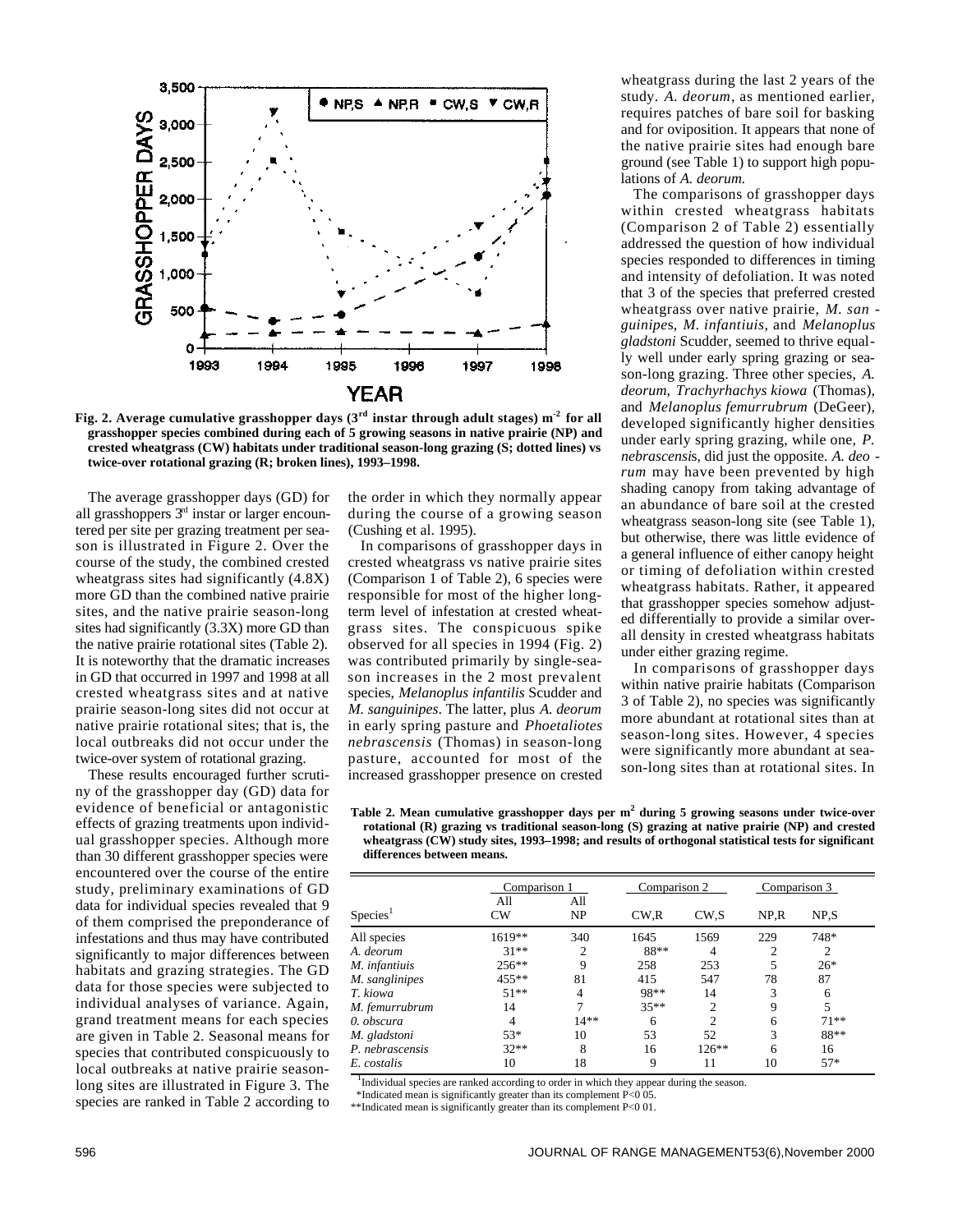

Fig. 3. Average cumulative grasshopper days  $(3<sup>rd</sup>$  instar through adult stages) m<sup>-2</sup> for 3 **species that were highly responsive to grazing management during 5 growing seasons in native prairie (NP) and crested wheatgrass (CW) habitats under traditional season-long grazing (S; dotted lines) vs twice-over rotational grazing (R; broken lines), 1993–1998.** 

the case of *M. infantilis*, all populations remained relatively low and were of little or no economic concern for the duration of the study. In contrast, 3 late-season

species, *Opeia obscura* (Thomas), *M . g l a d s t o n i*, and *Encoptolophus costalis* Scudder, all increased dramatically at season-long sites during the hottest and driest years of the study, 1997 and 1998 (Fig. 3). All 3 were major contributors to the local outbreaks at season-long sites shown in Figure 2.

*0. obscura* is a major pest species in shortgrass prairie, where its diet is 85 to 100% comprised of blue grama grass (Pfadt 1994). In the season-long study pasture, *0. obscura* was common either where blue grama was the primary grass species or where an understory of blue grama was exposed for much of the growing season through removal of taller, cool-season grass canopy by grazing livestock. *M . gladstoni* is a polyphagous feeder that prefers forbs but tends to ingest plants in proportion to their abundance (Mulkern et al. 1962). In the season-long study pasture, it was most abundant in associations of 2 common food sources, blue grama grass and fringed sage ( *Artemisia frigida* Willd.). *E. costalis* has been described as an omnivorous gramnivore (Mulkern et al. 1969) that occurs "in association with heavily grazed homogeneous grass areas" (Mulkern et al. 1964). 'It is not a major pest species on all rangeland (Dysart 1995), so its biology has not been studied intensively. In the season-long study pasture, it was the last species to complete nymphal development. During late summer and early autumn, nymphs were frequently observed to take shelter for the night in cracks in the soil.

The recurring theme of late development and adaptive behavior within a sparse canopy suggests that at least some grasshopper species typically participate in a race against weather in the northern Great Plains. This provides 2 plausible explanations for the relative scarcity of late-season species under twice-over rotational grazing. First, the blue grama understory is exposed for only relatively short intervals during and immediately after the 2 grazing events. That in itself may deter species that prefer or require short canopy and intense sunlight for thermoregulation (Willott and Hassall 1998). Second, if development of late-season species is significantly delayed (as occurs regularly with *M. sanguinipes* at rotational sites), the consequences to survival could be severe. If development is extended into periods of cool nights and only short midday intervals of temperatures above the developmental threshold, reproduction may become impossible.

## **Grasshopper Density and Forage Consumption**

While grasshopper day values provide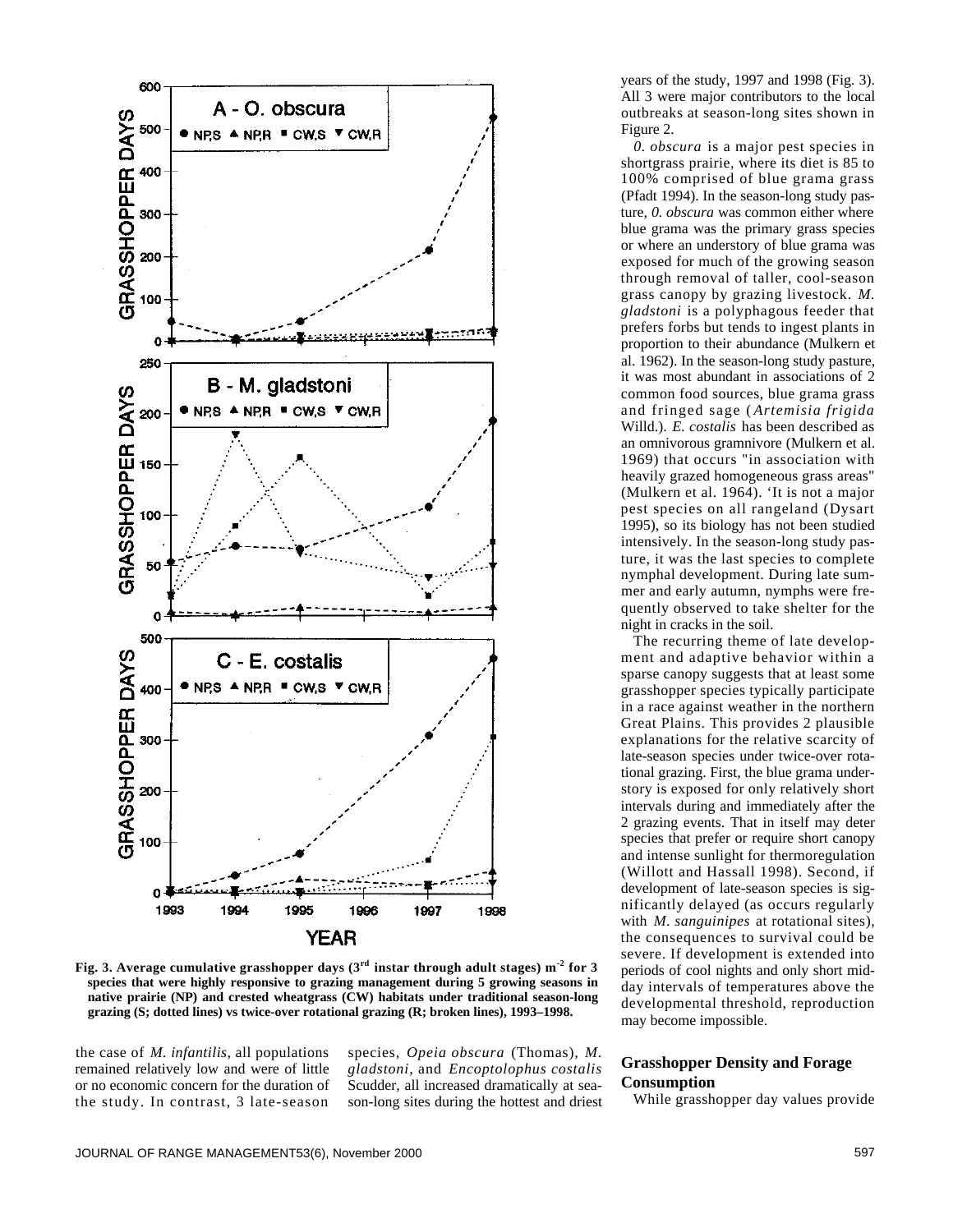an accurate index of relative grasshopper presence, their relevance may be obscure until they are converted to more familiar units. A grasshopper day value can be converted to average density if average life span is known, and can be converted to forage consumption if a daily utilization rate is known. Such conversions are offered in Table 3 as a convenience to readers who may want to assess the practical value of observed differences between grazing strategies. Table 3 estimated density by assuming an average life span of 30 days per adult grasshopper, and estimated forage consumption by assigning average daily feeding rates reported by Hewitt and Onsager (1982) for small and medium-sized species of grasshoppers to the average grasshopper day values observed for  $4<sup>th</sup>$  and  $5<sup>th</sup>$  instar nymphs plus adults in this experiment. Because longevity tends to be inversely related to density (Onsager et al. 1981), the lowest densities in Table 3 probably were overestimated and the highest densities probably were underestimated. Nevertheless, an infestation as estimated at season-long sites in 1998 would be considered of outbreak proportion on any rangeland in western North America.

The estimates of forage consumption in Table 3 are considered about as accurate as allowed by current technology. If an AUM is defined as 364 kg of forage, it is noteworthy that estimated forage consumption by grasshoppers at native prairie season-long sites in 1997 reached 91% of the  $0.862$  AUM ha<sup>-1</sup> that had been allocated for livestock. In 1998, in spite of the 10% reduction in stocking rate, forage consumption by grasshoppers at native prairie season-long sites reached 168% of the level allocated for livestock. In contrast, maximum consumption by grasshoppers at native prairie rotational sites was 26% of the livestock allocation in 1998.

# **Grasshopper Life History Parameters**

Only 1 species, *M. sanguinipes*, was recorded on a regular basis at every site during every year of the study. Therefore, only *M. sanguinipe*s provided sufficient data to support estimation of life history parameters within all 4 grazing treatments. Nevertheless, the parameters for *M. san guinipes* can provide important clues as to possible effects of grazing on other species as well. *M. sanguinipes* is the most serious grasshopper pest on rangeland in the United States (Dysart 1995). It occurs throughout most of North America and can develop economical infestations on

| Table 3. Estimated density of grasshoppers and estimated forage consumed by 4 <sup>th</sup> and 5 <sup>th</sup> instar |
|------------------------------------------------------------------------------------------------------------------------|
| nymphs plus adults at native prairie sites under season-long vs rotational grazing in the Little                       |
| Missouri National Grasslands, McKenzie County, N.D., 1993–1998.                                                        |

| Parameter      | Grazing strategy | 1993  | 1994 | 1995 | 1997  | 1998  |
|----------------|------------------|-------|------|------|-------|-------|
| Density        | rotational       | 2.6   | 1.4  | 3.3  | 2.1   | 5.6   |
| $(Adults m-2)$ | season-long      | 8.3   | 4.6  | 6.2  | 18.4  | 26.8  |
| Consumption    | rotational       | 37.0  | 21.9 | 55.8 | 32.6  | 73.6  |
| $(Kg ha^{-1})$ | season-long      | 124.6 | 59.5 | 97.0 | 287.5 | 474.5 |

range, pasture, and a variety of cultivated crops (Parker 1952). It consumes and apparently thrives on a wide array of both grasses and forbs (Mulkern 1967). It can have 2 generations per year in southern deserts and requires 2 years per generation in Alaska (Fisher 1994). In short, it can function more efficiently in more habitats than many other important economic species. Therefore, information on what is needed by *M. sanguinipes* in a given habitat may infer what is lacking for species that do not prosper there.

Certain anomalies in field data can preclude estimation of life history parameters (Onsager and Hewitt 1982a). For example, an occasional problem in this study was lower representation in a given instar than in a subsequent instar. Therefore, the number and type of parameters determined for individual sites were not constant. Interpretation of data also was complicated by a period of cold, wet weather from 29 June through 7 July of 1997, which interrupted the hatching of *M. sanguinipes* at 7 of the 9 study sites for an interval of 7 to 9 days. An advantage was that 2 distinct waves of hatchlings permitted estimation of 2 unique sets of nymphal developmental parameters at some sites within a single season. The disadvantage was that nearly all nymphs at the earliest site (a crested wheatgrass rotational site) hatched before the cold spell while all of the nymphs at the latest site (the crested wheatgrass season-long site) hatched after the cold spell.

Consequently, slow development and low survival of nymphs at the former site in contrast with fast development and normal survival of nymphs at the latter site affected experimental errors and increased the probability of a Type I error in any comparison that included a crested wheatgrass treatment. Therefore, only comparisons between native prairie treatments (i.e., comparison #3 of the orthogonal set) were considered statistically valid. These are given in Table 4.

The Julian day associated with peak presence of various life stages is a useful index of grasshopper phenology (Kemp and Onsager 1986). The phenology of *M. sanguinipes* at 4<sup>th</sup> peak instar was essentially identical for the 2 native prairie treatments (Table 4), and that conclusion was worthy of special emphasis. When subsequent parameters were found to differ significantly between native prairie sites, lack of phenological synchrony could be dismissed as a plausible cause. Equivalent development tended to occur earlier on the crested wheatgrass rotational sites, presumably because intensive forage removal began there about 4 weeks earlier and the grasshopper microhabitat warmed up faster than at any of the other sites. Equivalent development occurred later at the crested wheatgrass season-long site, presumably because livestock tended to avoid grazing crested wheatgrass out of preference for native forage.

**Table 4. Life history parameters for** *Melanoplus sanguinipes* **as affected by twice-over rotational grazing vs traditional season-long grazing of native prairie in the Little Missouri National Grasslands, McKenzie County, N.D., 1993 to 1998.** 

| Parameter                                                                | N'          | P              |                |              |
|--------------------------------------------------------------------------|-------------|----------------|----------------|--------------|
| Julian day for peak presence of $4th$ instar nymphs                      | 6           | 204.3          | 204.1          | 0.89         |
| Stage-specific survival rate for nymphal instars 3–5<br>Mean<br>Variance | $20.11^{2}$ | 0.512<br>0.027 | 0.662<br>0.073 | 0.06<br>0.03 |
| Days for development per instar                                          | 6           | 11.5           | 8.9            | 0.02         |
| Average daily survival rate for nymphal instars 3–5                      | 6           | 0.94238        | 0.95418        | 0.53         |
| Adults produced per square meter                                         | 4           | 0.60           | 2.05           | 0.03         |
| Average daily survival rate for adults                                   |             | $0.99346^3$    | 0.97345        | 0.02         |

number of broods for which parameter was estimated at least once per grazing strategy.

2 total number of study sites at which parameter was estimated within rotational and season-long. strategies, respectively (see text for justification)<br>
<sup>3</sup>aberrant (see text for explanation).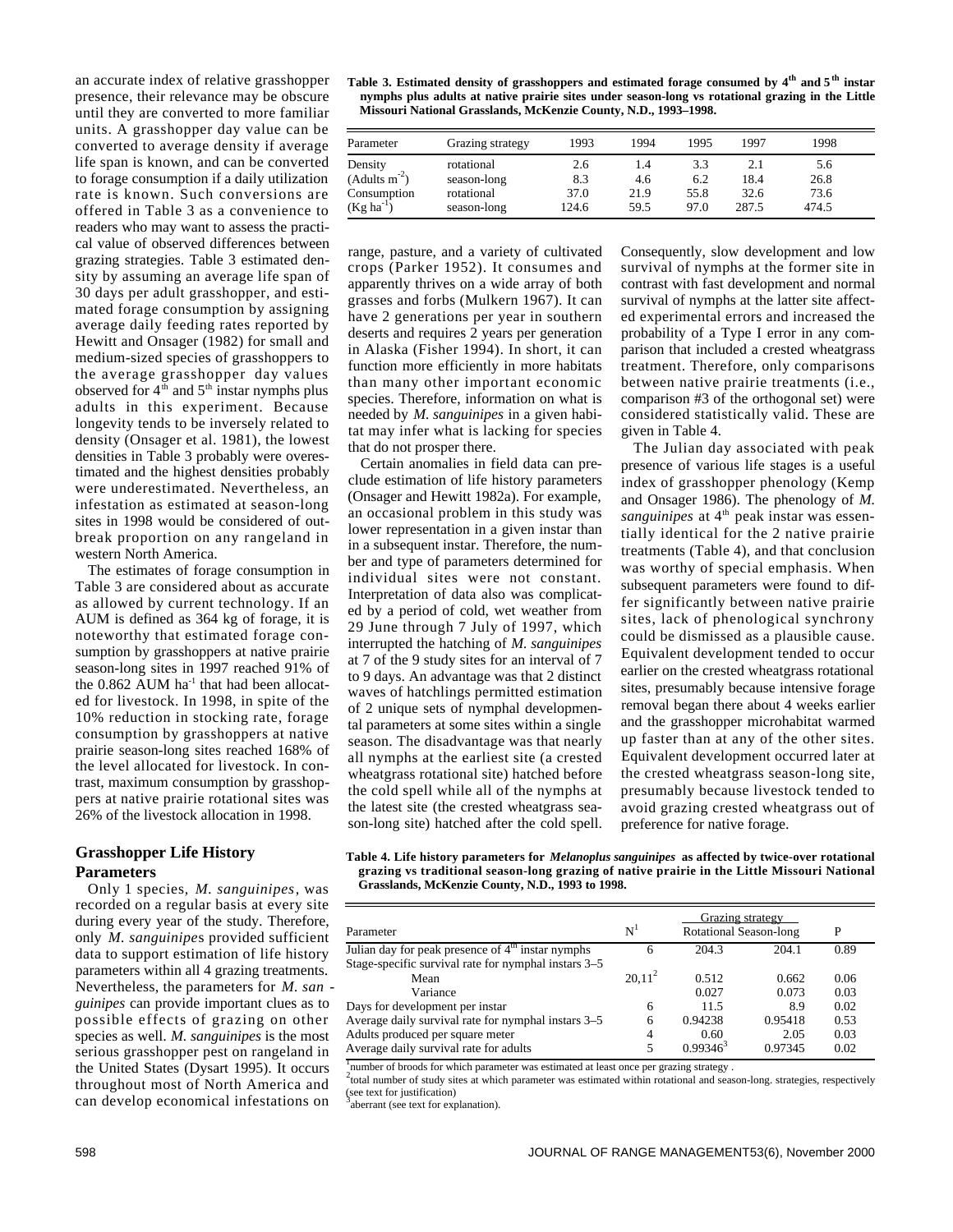

**Fig. 4. Mean stage-specific survival rates for 3rd, 4th, and 5th instar nymphs of** *M. sanguinipes* **during 5 growing seasons between 1993 and 1998 on native prairie (NP), as affected by traditional season-long grazing (NP,S) vs twice-over rotational grazing (NP,R) (error bars indicate standard deviations).** 

Average stage-specific survival rates for  $3<sup>rd</sup>$ , 4<sup>th</sup> and 5<sup>th</sup> instar nymphs of *M. san guinipes* at native prairie study sites are given in Table 4 and Figure 4. The routine orthogonal analysis indicated no difference between treatment means, but Figure 4 revealed a treatment by year interaction plus significantly greater variance within season-long sites than within rotational sites. The data were reanalyzed as a completely random design comprised of 2 treatments with unequal variances, and a P-value of 0.06 was obtained. That was considered justification to report lower and more stable stage-specific survival rates under rotational grazing than under season-long grazing. The observed individual stage-specific survival rates as well as the overall average rates were considered entirely realistic. They compare favorably with rates of 0.3993 to 0.8087 reported for natural populations of *M. sanguinipes* during different seasons at the same site near Roundup, Mont. (Onsager and Hewitt 1982a) and at different sites during the same season near Three Forks, Mont. (Sanchez and Onsager 1988). Stage-specific survival rates of 0.09 to 0.365 were reported for nymphs of 3 species, one of which was *M. sanguinipes*, in cage studies in the sand hills of Nebraska (Oedekoven and Joern 1998).

A stage-specific survival rate can be partitioned mathematically into an average daily survival rate (S) and days (d) required for development of a stage. Thus, stage-specific survival was defined to be

 $(S^d)$ , and  $S = (S^d)^{1/d}$ . If any 2 parameters are known, the third can be calculated. There obviously is an infinite set of values for d and S that will yield an identical stage-specific survival rate, so each observed stage-specific survival rate was partitioned to determine the range of dand S-values that occurred within each grazing treatment during the experiment..

Nymphs at all crested wheatgrass sites tended to develop either slightly faster (i.e., d was slightly lower) than or at rates similar to development of nymphs at native prairie season-long sites. At native prairie rotational sites, nymphs developed significantly slower than at native prairie season-long sites (Table 4). The average difference between treatment means (i.e., 2.6 days per instar), extended over 3 instars, would delay the appearance of adults under rotational grazing by an average of 7.8 days. That will be shown later to have a major impact on the proportion of nymphs that became adults. The averages, however, did not depict the full relationship observed in this study. While d was relatively constant from year to year at the native prairie season-long sites, it decreased (i.e., the rate of development increased) significantly over the experimental period at the native prairie rotational sites (Fig. 5). During the coolest year of the study (1993), nymphs at native prairie rotational sites required about 14 days per instar, which was about 5.1 days longer per instar than at native prairie season-long sites. Logical hypotheses to explain these results are that ambient air temperatures within the canopy were cooler at native prairie rotational sites, or that nymphs were somehow deprived of opportunity for efficient thermoregulation at native prairie rotation sites [see Chappell and Whitman (1990) for a discussion of thermoregulation]. Either condition could have produced the observed results, either independently or in combination with the other. During the warmest years of the study (1997 and 1998), d was similar at all native prairie sites. A plausible explana-



**Fig. 5. Average number of days required by** *Melanoplus sanguinipes* **for development of 3rd , 4 th, or 5th instar stages during 5 growing seasons between 1993 and 1998 on native prairie (NP), as affected by traditional season-long grazing (NP,S; dotted line) vs twice-over rotational grazing (NP,R; broken line).**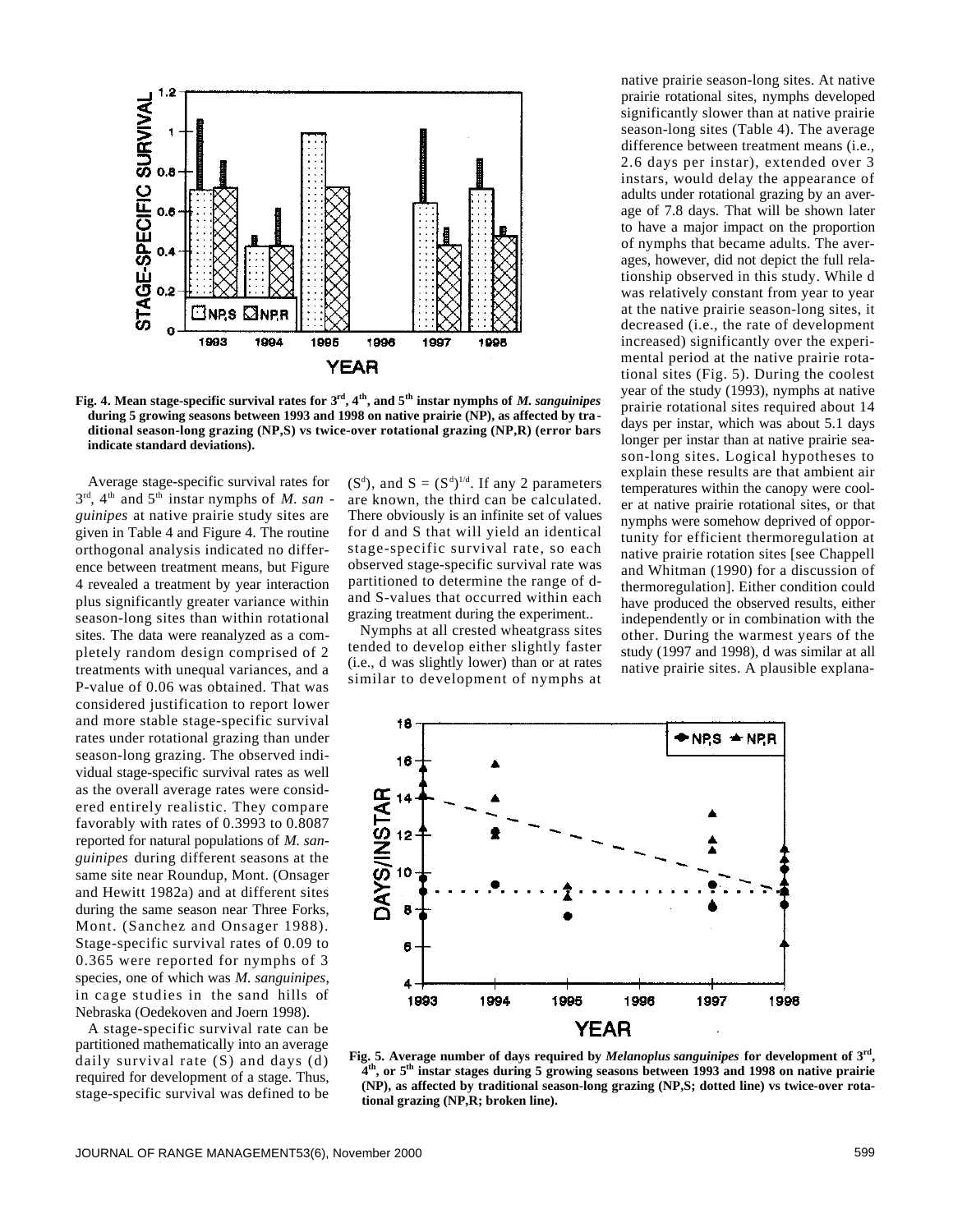tion is that nymphs at native prairie season-long sites may have invested considerable time in avoiding excessive body temperatures, the result of exceeding a thermal optimum, during the warmer later years, and therefore did not develop significantly faster than during the cooler earlier years.

While the average daily survival rate for nymphs  $(S_n)$  tended to be slightly higher at crested wheatgrass sites than at native prairie sites, the tests for statistical significance were not considered reliable. In legitimate comparisons, S<sub>n</sub> did not differ significantly between grazing strategies at native prairie sites. However, a difference of the magnitude observed in Table 4 (i.e., a difference of 0.01180) can have major consequences if it operates over sufficient time. For example, when Sanchez and Onsager (1994) arbitrarily reduced estimated average daily survival rates of adults  $(S_a)$  by 0.00428 and 0.00786 to adjust for the presence of parasitized females that were unable to produce eggs, the predicted rates of population increase were reduced by about 32% and 51%, respectively, and they then agreed closely with observed rates. It also is critical to understand that an average daily mortality rate (i.e.,  $1-S_{n}$ ) would continue unabated during any period of extended development at native prairie rotational sites. If we assume that "normal" development requires 8.9 days for each of 3 instars as observed at native prairie season-long sites, then the fraction of  $3<sup>rd</sup>$ -instar nymphs that survived to become adults at native prairie rotational sites can be estimated for 1993 as  $100(0.94238^{3(14-8.9})) = 40.3\%$  of "normal", for the 5-year average of the study as  $100(0.94238^{3(11.5-8.9})) = 62.9\%$  of "normal", but for 1998 as  $100(0.94238^{3(8.9-8.9)}) =$ 100% of "normal".

Figure 6 illustrates some interesting and diametrical relationships between days per instar and survival rate (i.e., between d and  $S_n$ ) at native prairie sites. Two of the data points in Figure 6 clearly were atypical. The 2 lowest  $S_n$ -values were excluded from this discussion because they are indicative of catastrophic conditions, they occurred among nymphs that had hatched before the cold, wet period in late June and early July of 1997, and they probably were induced by a local epizootic of pathogenic fungi as has been reported in other infestations (Onsager and Hewitt 1982a). Among the remaining data points in Figure 6, there was significant inverse correlation ( $r = -0.75$ ,  $P = 0.038$ ) between d and  $S_n$ , at native prairie season-long sites and significant direct correlation ( $r = 0.83$ ,



**Fig. 6. Relationships between average daily survival rates vs average number of days required by** *Melanoplus sanguinipes* **for development of 3rd 4 th or 5th instar stages during 5 growing seasons on native prairie (NP), as affected by traditional season-long grazing (NP,S; dotted line) vs twice-over rotational grazing (NP,R; broken line) strategies.**

 $P = 0.012$ ) at native prairie rotational sites. This paradox cannot be explained with the data at hand, but speculation clearly labeled as such is offered. Grant et al. (1993) suggested that  $S_n$  may well be lower during seasons characterized by high rainfall and low sunshine, rather than by low temperature per se, because nymphs will be less active and more liable to predation. The current data obviously do not support that hypothesis. Figure 6 may be evidence of a bimodal response of daily survival rates to the heat-related factors that drive nymphal development. At the cooler extremes, conditions that extend nymphal development of *M. sanguinipes* to 15–16 days per instar perhaps could inhibit activity or development of invertebrate predators that are inherently less adaptable than *M. sanguinipes*. At the warmer extremes, conditions that allow *M. sanguinipes* to complete a nymphal instar in only 7–8 days could perhaps allow nymphs to escape some predation by developing ahead of invertebrate predators to which they normally would be vulnerable. In any event, it is apparent in Figure 6 that all intermediate development times (i.e., on the order of 9–12 days per instar) were associated with similar nymphal survival rates, regardless of grazing treatment. Therefore, a worthwhile management objective would be to retain canopy characteristics that extend development to 13–16 days per instar. Even though the associated daily survival rates may be slightly higher than lowest possible rates,

the extra time over which the higher rates operate will yield the lowest possible overall level of nymphal survival. The relative importance of the 2 parameters in this study is therefore under some conditions reversed from the order reported by Grant et al. (1993).

The mean estimated density of adult *M. sanguinipes* produced at native prairie rotational sites was significantly lower than (i.e., was only 29% of) the number produced at native prairie season-long sites (Table 4). Using the average nymphal parameters of Table 4, the model of Onsager (1983) estimated that the 2 average infestation levels could have risen from similar average densities of hatchlings (about 18.2 vs 16.5 hatchlings  $m<sup>-2</sup>$ , respectively). This is a classic example of the powerful impact that can be induced by forcing slightly reduced survival rates to function over slightly extended intervals of time.

The average daily survival rate for adults  $(S_a)$  differed significantly between grazing treatments (Table 4). The current average S<sub>a</sub>. for native prairie season-long sites was markedly higher than in a study on mixedgrass prairie when *M. san guinipes* populations declined for 3 successive seasons (Onsager and Hewitt 1982b). It was only slightly higher than in a 1-year study on crested wheatgrass where 2 populations almost replaced themselves (Sanchez and Onsager 1988). In Onsager's (1983) model, it was suggestive of a generation that is capable of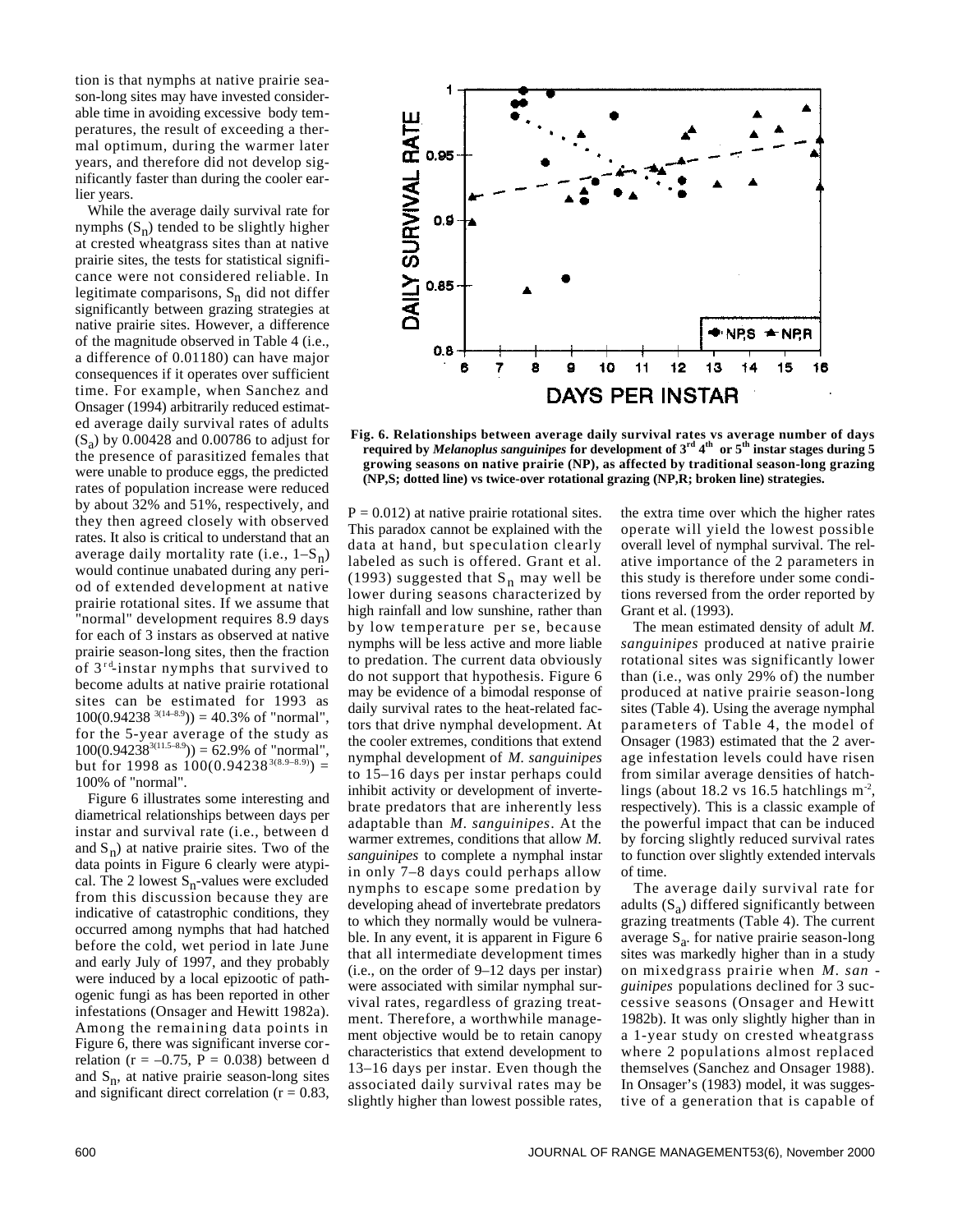approximately doubling in density. Therefore, the 5-year average  $S_a$  for native prairie season-long sites in this study was entirely realistic. However, a 5-year average S<sub>a</sub> in excess of 0.99, as reported for the native prairie rotational sites, is unprecedented and therefore considered biologically untenable. That value indicates the consistent presence of more adults than can be accounted for by presence of nymphs, and is clear evidence of consistent immigration of adult *M. san guinipes* into the native prairie rotational sites. Unfortunately, it is not possible to recapture either true values for  $S_a$  or precise levels of immigration. However, if the observed densities of resident adults did indeed develop from similar densities of hatchlings, then immigrant adult females must have outnumbered resident adult females by about a 2.4:1 ratio at native prairie rotational sites in order to produce the required total number of eggs. At this point, lest someone question the wisdom of a grazing system that encourages immigration of grasshoppers, it should be pointed out that grasshoppers will leave areas with poor food resources and invade areas with good food resources. Therefore, if there is a choice, a ranch should strive to become a refuge for rather than a source of migrating grasshoppers.

#### **Conclusions**

These results agree with the earlier reports that associated high grasshopper populations with hot, dry weather in the Great Plains. They strongly suggest that grasshoppers could be responding primarily to levels of available heat (see Willott and Hassall 1998), which are affected by relationships between moisture levels and plant canopy density and which are modified by thermoregulatory behavior (see Willott 1997). That notion supports interesting speculation about future infestations at the study sites. Infestations in all crested wheatgrass habitats will likely remain high and variable regardless of future weather conditions or grazing strategy, with the species complex, especially *M. san guinipes* and *M. infantilis*, adjusting to take advantage of forage resources that are not utilized by livestock. If current drought intensity continues or increases, it is expected that permanent prime habitat for late-developing species within the native prairie season-long pasture could support total densities similar to or only slightly higher than densities observed in 1998. Under those weather conditions, however,

a further increase in intermittent acceptable habitat would probably promote rapid and dramatic increases in overall numbers of at least *E. costalis*, *0. obscura* and *M. glad stoni*. In contrast, the low populations of those species at native prairie rotational sites would require perhaps 3–4 consecutive favorable seasons in order to increase to levels comparable to 1998 at native prairie season-long sites. In the event of continued drought, *M. sanguinipes* is the only species at native prairie rotational sites that could likely increase to outbreak levels within 2 seasons.

Concepts and technologies developed for grasshopper management in the northern Great Plains probably will not transfer directly to Palouse prairie, intermountain sagebrush, or shortgrass prairie ecosystems. In an 8-year study at a Palouse prairie site in western Montana, Belovsky and Slade (1995) reported that grasshopper density, survival, and reproduction responded directly in a density-dependent fashion to natural and experimental changes in availability of food. Annual changes in food abundance were associated with the annual variation in weather (rainfall and temperature), but most grasshopper generations produced more nymphs than the habitat could support, followed by accelerated mortality until grasshopper numbers matched the food supply. That mechanism would support the close relationship between long-term mean density and long-term carrying capacity reported for western Montana by Kemp and Dennis (1993). In a study of grasshopper density data and weather records over a 27-year period in the intermountain sagebrush ecoregion of southern Idaho, Fielding and Brusven (1990) reported that abundant winter precipitation and warm spring and summer temperatures were associated with high grasshopper populations, presumably through favorable effects on forage production. Similar studies on predominantly shortgrass prairie in Colorado and New Mexico (Capinera and Horton 1989) revealed that grasshoppers responded favorably to spring and summer moisture, which also would support abundant forage production. In a study on shortgrass prairie in Arizona, Nerney and Hamilton (1969) reported increased grasshopper populations after seasons with above-average winter and spring precipitation followed by abundant vegetative cover. Furthermore, both Fielding and Brusven (1995), in the intermountain ecoregion, and Capinera and Sechrist (1982), in the shortgrass prairie ecosystem, reported higher grasshopper densities at ungrazed sites

than at grazed sites. These reports agreed that grasshopper densities were regulated by food abundance and increased to "outbreak" levels under above-average precipitation and above-average forage production. Fielding and Brusven (1996) suggested that such conditions may not cause undue competition between grasshoppers and livestock for available forage. Thus, prevention of such infestations may be unnecessary, undesirable, or impossible. (This does not deny the importance of severe infestations during normal seasons that follow unusually-productive seasons, or the importance of immigration of grasshoppers from rangeland to crops, but those problems are beyond the scope of this discussion.)

A grazing strategy that dampens fluctuation in grasshopper nymphal survival rates might also dampen fluctuation in density. According to the equalibrium parameters of Kemp and Dennis (1993), that could reduce the propensity for outbreaks in the northern Great Plains, especially if the grazing strategy tended to stabilize nymphal survival at a lower rate than otherwise expected. Twice-over rotational grazing appears to have reduced both the mean density and the carrying capacity of grasshoppers on native prairie. In general, both speculation and scientific evidence to date agree that twiceover rotational grazing has mitigated a localized grasshopper outbreak. Thus, grasshopper management through grazing management may be eminently practical in the northern Great Plains.

### **Literature Cited**

- **Anderson, N.L. 1964.** Some relationships between grasshoppers and vegetation. Ann. Entomol. Soc. Amer. 57:736–742.
- **Anderson, N.L. and E. Hastings. 1966.** Some notes on rearing Aulocara elliotti (Orthoptera: Acrididae). Ann. Entomol. Soc. Amer. 59:718–719.
- **Beloysky, G.E. and J.B. Slade. 1995.** Dynamics of two Montana grasshopper populations: relationships among weather, food abundance and intraspecific competition. Oecologia 101:383–393.
- **Biondini, M.E. and L.L. Manske. 1996.** Grazing frequency and ecosystem processes in a northern mixed prairie, USA. Ecol. Appl. 6:239–256.
- **Campbell , J.B., W.H. Arnett, J.D. Lambley, O.K. Jantz, and H. Knutson. 1974.** Grasshoppers (Acrididae) of the Flint Hills native tall grass prairie in Kansas. Kans. State Univ. Agr.. Exp. Sta. Res. Paper 19. Manhattan, Kans.
- **Capinera, J.L. and D.R. Horton. 1989.** Geographic variation in effects of weather on grasshopper infestation. Environ. Entomol. 18:8–14.